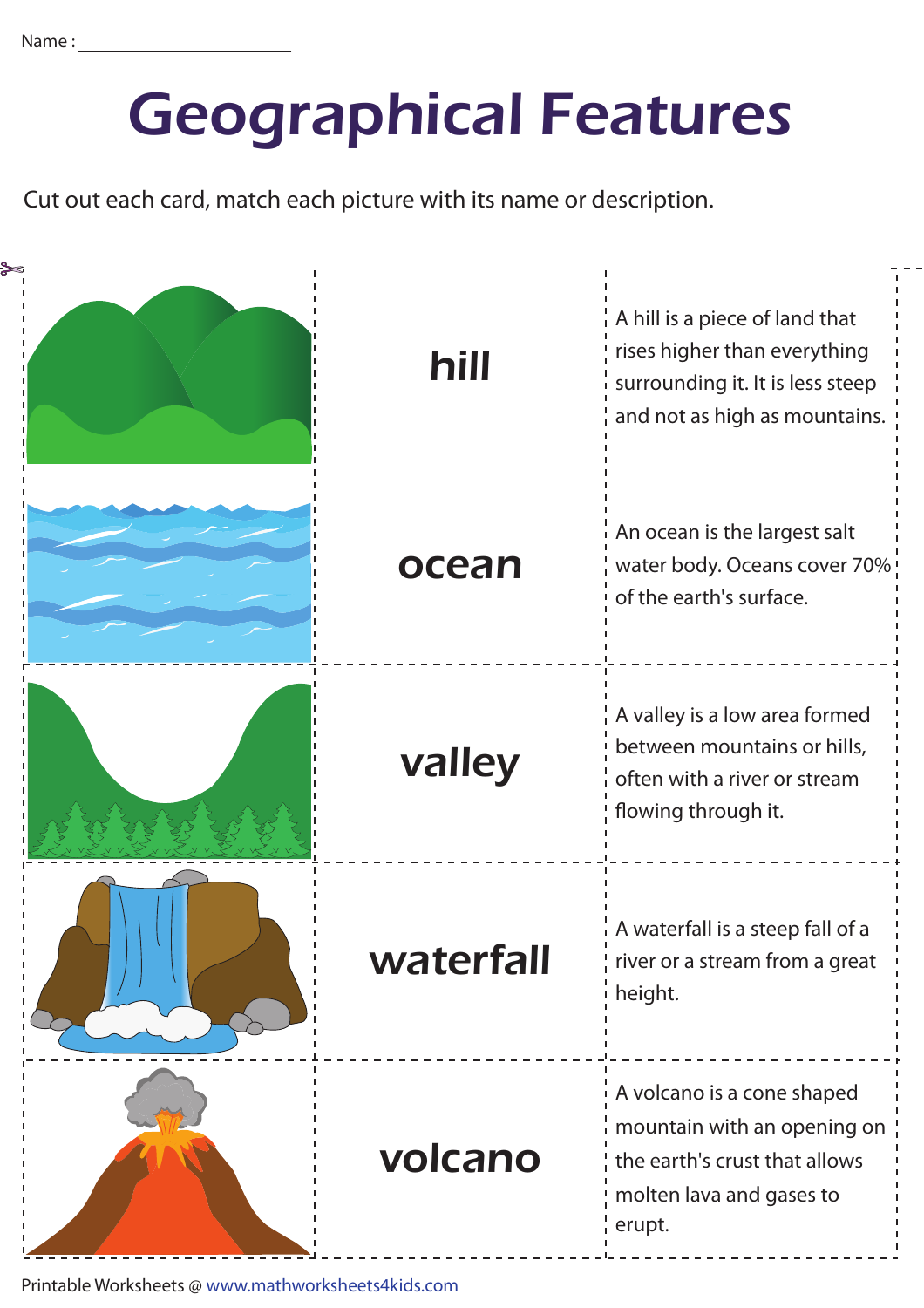|           | mountain  | A mountain is a large, tall,<br>rocky area of land with steep<br>slopes and a rounded or a<br>sharp peak.                                |
|-----------|-----------|------------------------------------------------------------------------------------------------------------------------------------------|
|           | island    | An island is a body of land<br>completely surrounded by<br>water.                                                                        |
|           | plateau   | A plateau is a large, elevated<br>flat area of land higher than its<br>surroundings. It is also known<br>as a high plain or a tableland. |
|           | pond      | A pond is either a natural or<br>artificial body of standing<br>water smaller than a lake.                                               |
|           | river     | A natural stream of fresh water!<br>flowing across the land into a<br>lake, sea or ocean.                                                |
| <b>DD</b> | peninsula | A peninsula is a strip of land<br>that extends into a body of<br>water and is surrounded by<br>water on three sides.                     |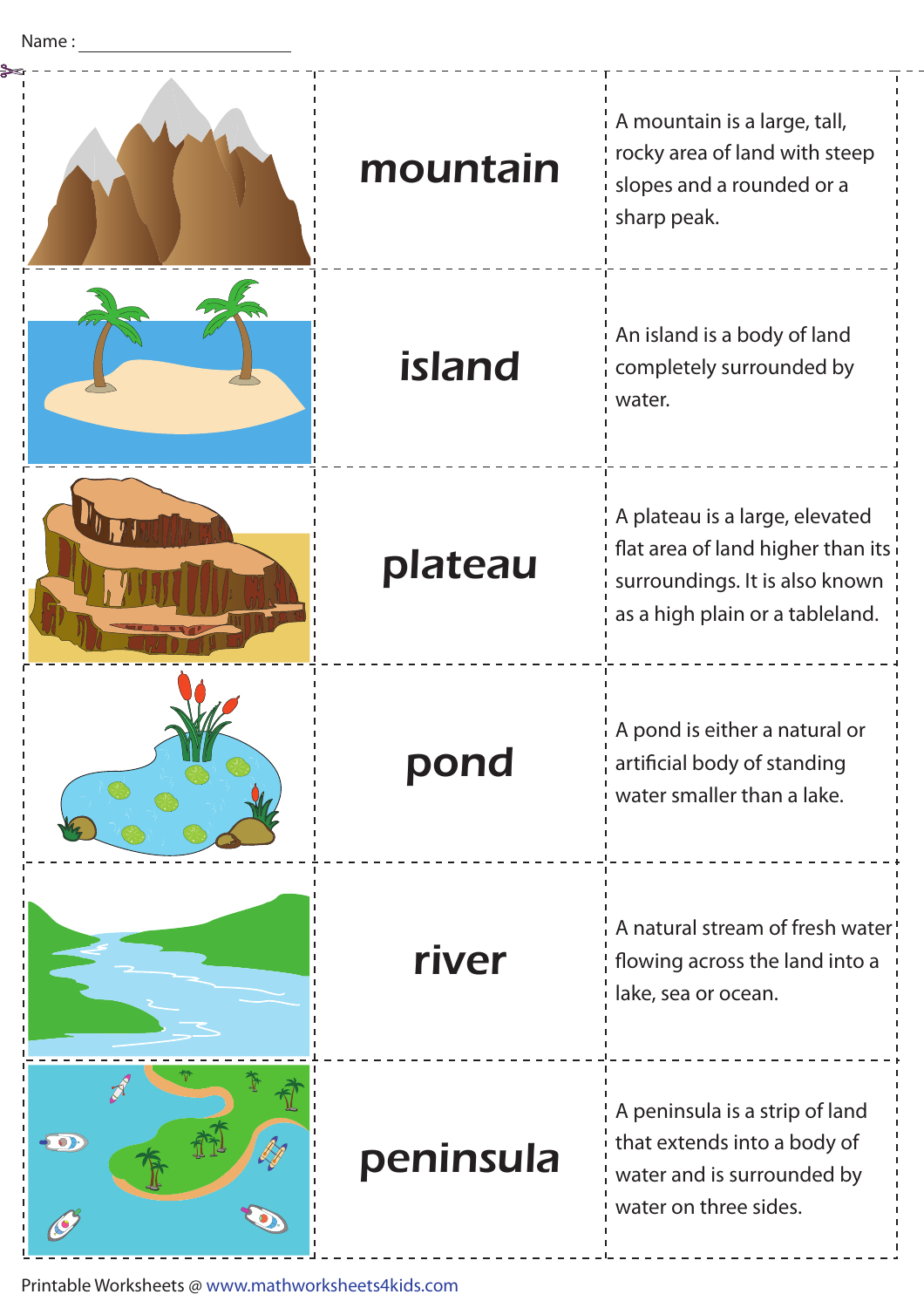| desert  | A desert is a dry, sandy region<br>with little or no vegetation<br>and scanty rainfall.                                                                                 |
|---------|-------------------------------------------------------------------------------------------------------------------------------------------------------------------------|
| mesa    | Mesa is an area of raised land<br>with a flat top and steep sides.<br>It looks like a massive table.                                                                    |
| glacier | A glacier is an extremely large<br>body of ice which moves very<br>slowly often down a moutain<br>valley.                                                               |
|         | A cliff is a high area of rock<br>with a steep side that is almost.<br>vertical. It is a bare rock found<br>along the coast.                                            |
| lake    | A lake is a large body of fresh<br>or salt water surrounded by<br>land.                                                                                                 |
| plain   | A plain is a stretch of flat land<br>with no elevations like hills or<br>mountains. There are different<br>types of plains such as prairies,<br>grasslands and steppes. |

 $\overline{a}$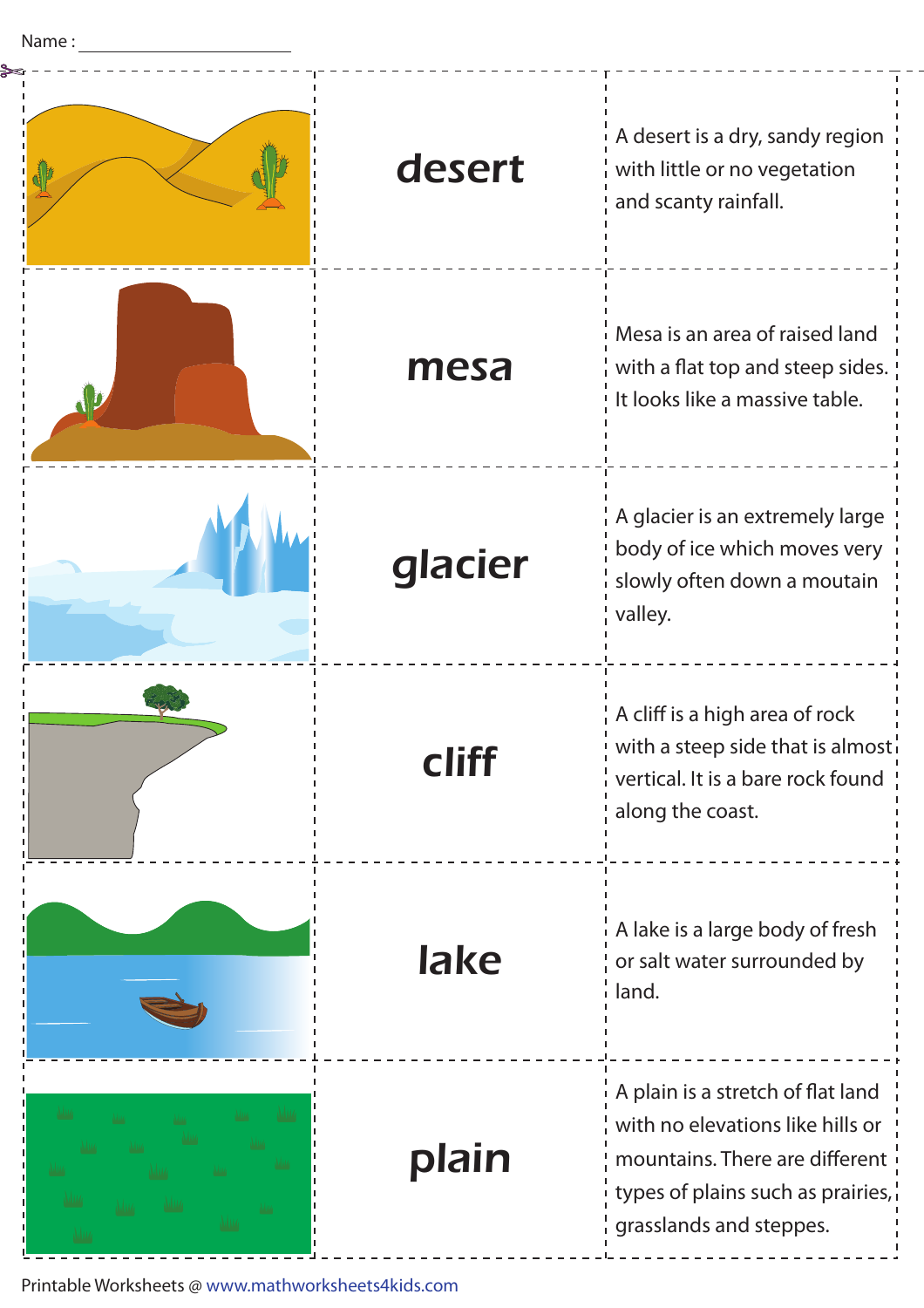|                           |           | A sand dune is a hill made of<br>loose sand that is shaped by                                                            |
|---------------------------|-----------|--------------------------------------------------------------------------------------------------------------------------|
|                           | sand dune | the wind or the flow of water<br>and is always changing its size<br>and shape.                                           |
|                           | isthmus   | An isthmus is a narrow strip of<br>land that connects two large<br>areas of land with water on<br>either side.           |
| <u> Industrial Idalma</u> | grassland | A grassland is an area of<br>vegetation dominated by<br>grass with few trees.                                            |
|                           | delta     | A triangular area of low, flat<br>land formed by the deposition<br>of sand and silt at the mouth<br>of the river.        |
|                           | strait    | A strait is a narrow waterway<br>or a channel of water between<br>two land masses connecting<br>two larger water bodies. |
|                           | cave      | A cave is a large hole in the<br>side of a cliff or hill, or under<br>the ground.                                        |